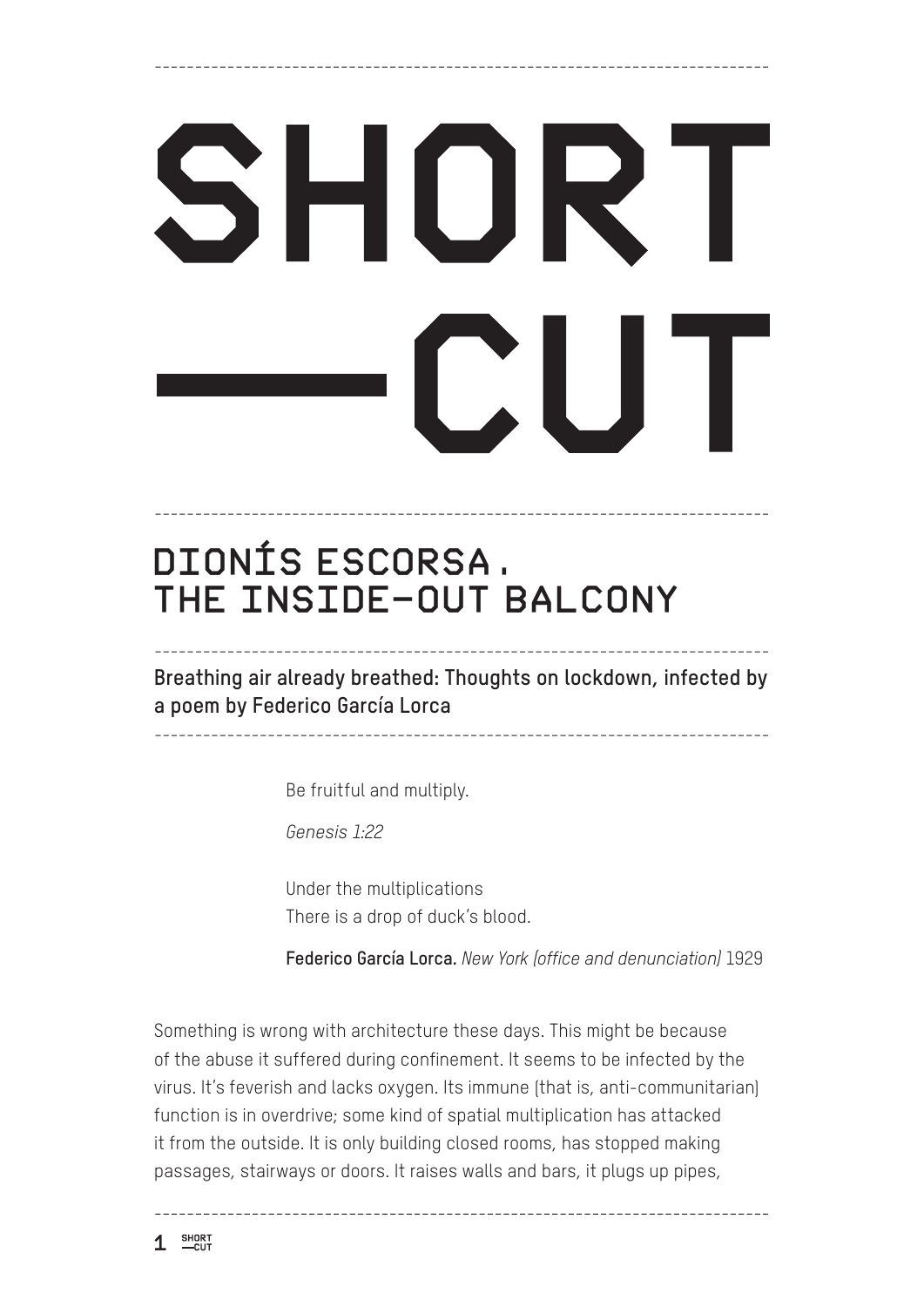tightens bolts. It keeps the greenery at a distance and no longer creates public spaces. The streets have gone, the blocks of buildings merge seamlessly. The windows join up to the neighbours' in front. We are all locked into an infinite prison, *in the last feast of pneumatic drills.*

Architecture was not made to have to work above the moon, or like a spaceship. Its compartments are not airtight. The algorithms running through it are beginning to show a number of errors. *You yourself are the earth as you swim through office numbers.*

The image of the street stretches out through the middle of the window frame before reaching the floor of the building. The fold unfolds again, this time towards the inside. There it drops off signalled passers-by, who move haphazardly through the flat. Incorporeal, masked presences, who multiply as they talk and talk. These people are the different images you yourself can acquire. We don't know whether they have come to infect or to reinforce the domestic immune system. I know them all, all I can say about them is that they had already been here, had already come into the flat. But they are paler now, they can't get out of the frame of the screen, they have become images, they are art. *I spit in all your faces.*

We are used to seeing people in a frame: the entirety of the cavern as a painted landscape has only made its reappearance with the invention of 3D glasses. The frame articulates the need to separate and sequence scenes. It introduces narrative time. Our current frames are luminous and more versatile than the obsolete window, which has not framed anybody for some time: the streets are empty. Screens will soon be projecting light like the sun's into our architectural interiors, and will air them when we turn them on. *But I didn't come to see the sky. I'm here to see the clouded blood, the blood that sweeps machines over waterfalls.*

In these days of lockdown, I have been working with others inside the polyhedral glow of screens. Here is the pleasure of being stored in the devil's legion of servers. Even the dog's face is starting to look like a thin broken line. Right now, the rectangle is approaching the balcony and grabbing hold of a baby pigeon that has fallen out of its nest and a woman who's taking care of it. *It's better to sob while honing the blade, or kill dogs on the delirious hunts, than to resist at dawn the endless milk trains, the endless blood trains, and the trains of roses manacled by the perfume dealers.*

On the stage appears a devil who is filming. The pigeon chick has a cloud attached to its wings. The woman bathes it and feeds it seeds with a syringe. Her grandparents are waving from an identical balcony, also framed. It's hard to comprehend the puppets' nervous system, because it's electric. No longer do the walls feel rough, they give off light. I stare at my hands, I'm a kitchen, a bed and a toilet. Is architecture sickened or is it perverse?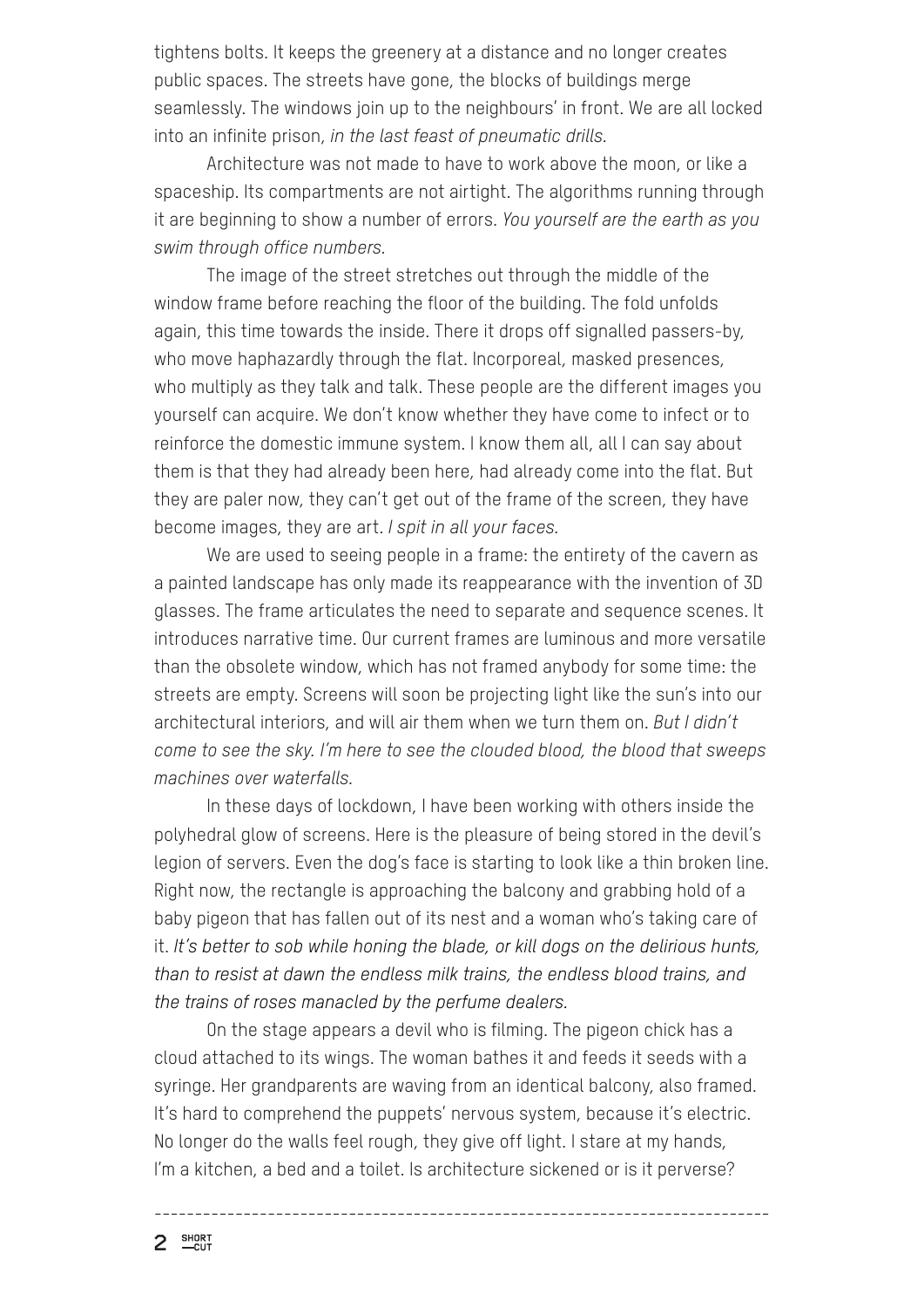*I denounce everyone who ignores the other half, the half that can't be redeemed, who lift their mountains of cement where the hearts beat inside forgotten little animals.*

These repetitions, emptied spaces or blockages affect space the way an evil algorithm would. Architecture's lack of neutrality is sharpened. As it fragments, it organises the story of an expansion, but also stages its own destruction. *Every day in New York, they slaughter four million ducks, five million hogs, two thousand doves, to accommodate the tastes of the dying.*

Landscape can no longer feign its own indifference. In images, it complains of being forgotten. It has long ago donned a mask and joined the troupe of phantom puppets scurrying around the flat. It has become just another algorithm. We are a virus to landscape. *What shall I do now? Set the landscapes in order? Order the loves that soon become photographs, that soon become pieces of wood and mouthfuls of blood?*

Just in case, I avoid multiplication, I close off the mirrors and mask the frames. Outside, the virus is spreading like a necrosis. We hope it will just be a costume the landscape has chosen to wear for a moment, and that the little pigeon's condition won't get any worse. We will have to frame it if it coughs. *This is not hell, but the street. Not death, but the fruit stand.*

Dionís Escorsa, BARCELONA, SEPTEMBER 2020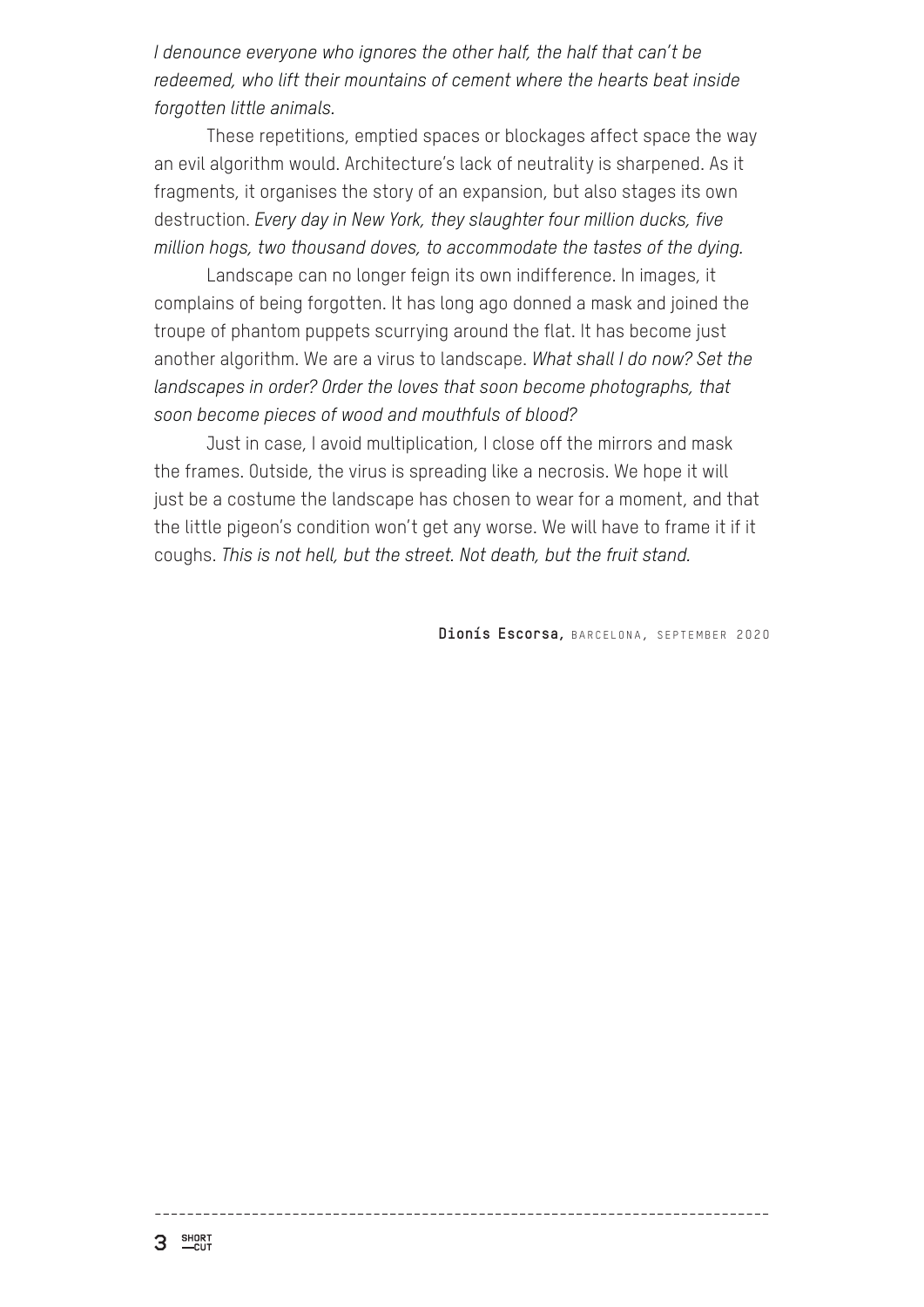## **NEW YORK (OFFICE AND DENUNCIATION)**

To Fernando Vela

Under the multiplications, there's a drop of duck's blood; under the divisions, there's a drop of sailor's blood; under the additions, a river of tender blood. A river that comes singing past bedrooms in the boroughs and it's silver, cement or wind in New York's mendacious dawn. I know the mountains exist. And wisdom's eyeglasses, too. But I didn't come to see the sky. I'm here to see the clouded blood. the blood that sweeps machines over waterfalls and the soul toward the cobra's tongue. Every day in New York, they slaughter four million ducks, five million hogs, two thousand doves to accommodate the tastes of the dying, one million cows, one million lambs, and two million roosters to smash the skies to pieces. It's better to sob while honing the blade or kill dogs on the delirious hunts than to resist at dawn the endless milk trains, the endless blood trains and the trains of roses manacled by the perfume dealers. The ducks and the doves, and the hogs and the lambs lay their drops of blood under the multiplications, and the terrified bellowing of the cows wrung dry fills the valley with sorrow where the Hudson gets drunk on oil. I denounce everyone